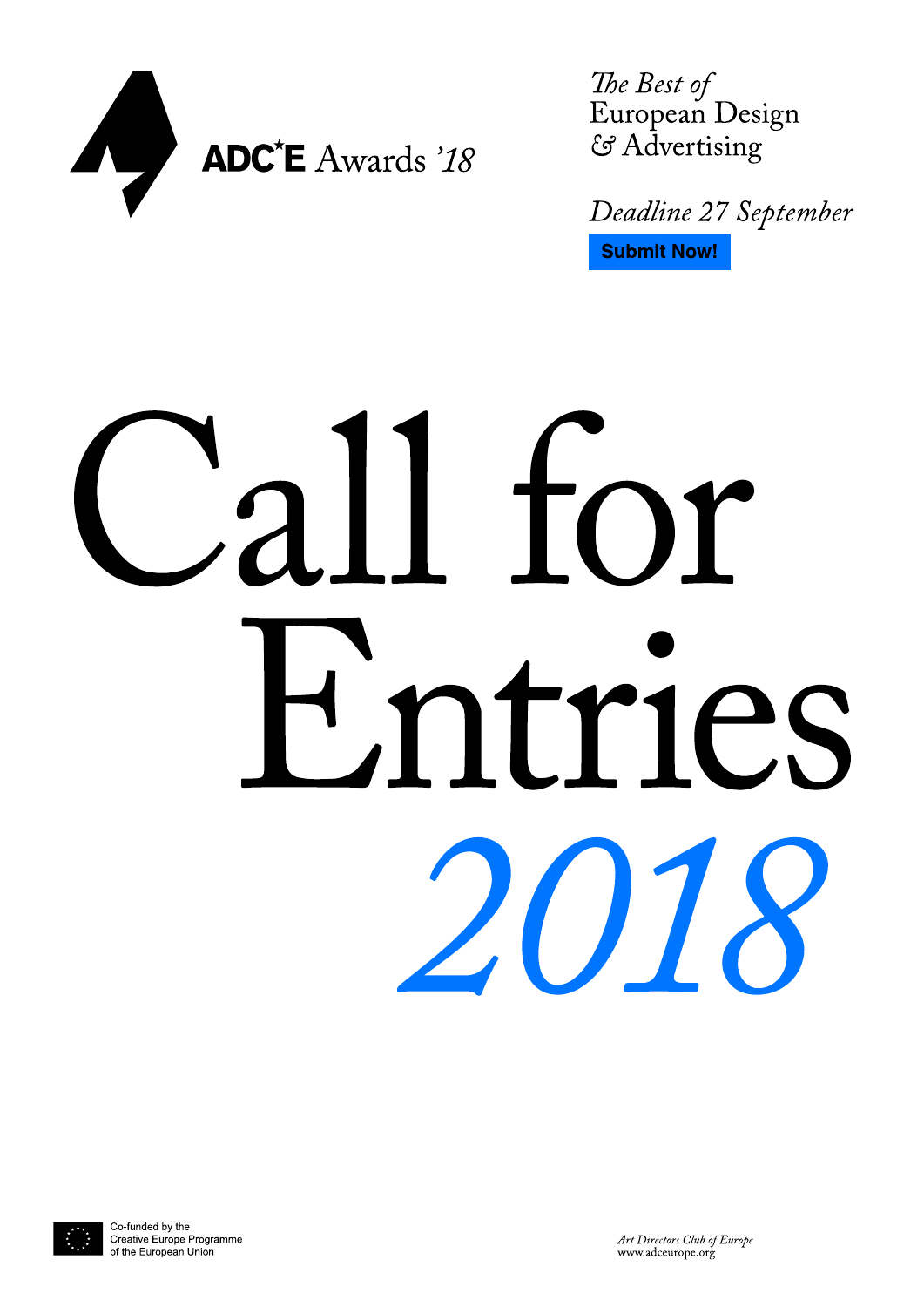

*The Best of*  European Design *&* Advertising

*Deadline 27 September* **[Submit Now!](http://adce.submit.to)**

### Welcome to the 27th edition of the ADCE *Best of European Design and Advertising Awards.*

The ADCE Awards is the only award scheme in the world to bring together the best of European awardwinning work under one competition. Participation to the ADCE Awards is exclusively granted to works that have being recognized at the national level offering them international visibility and promotion.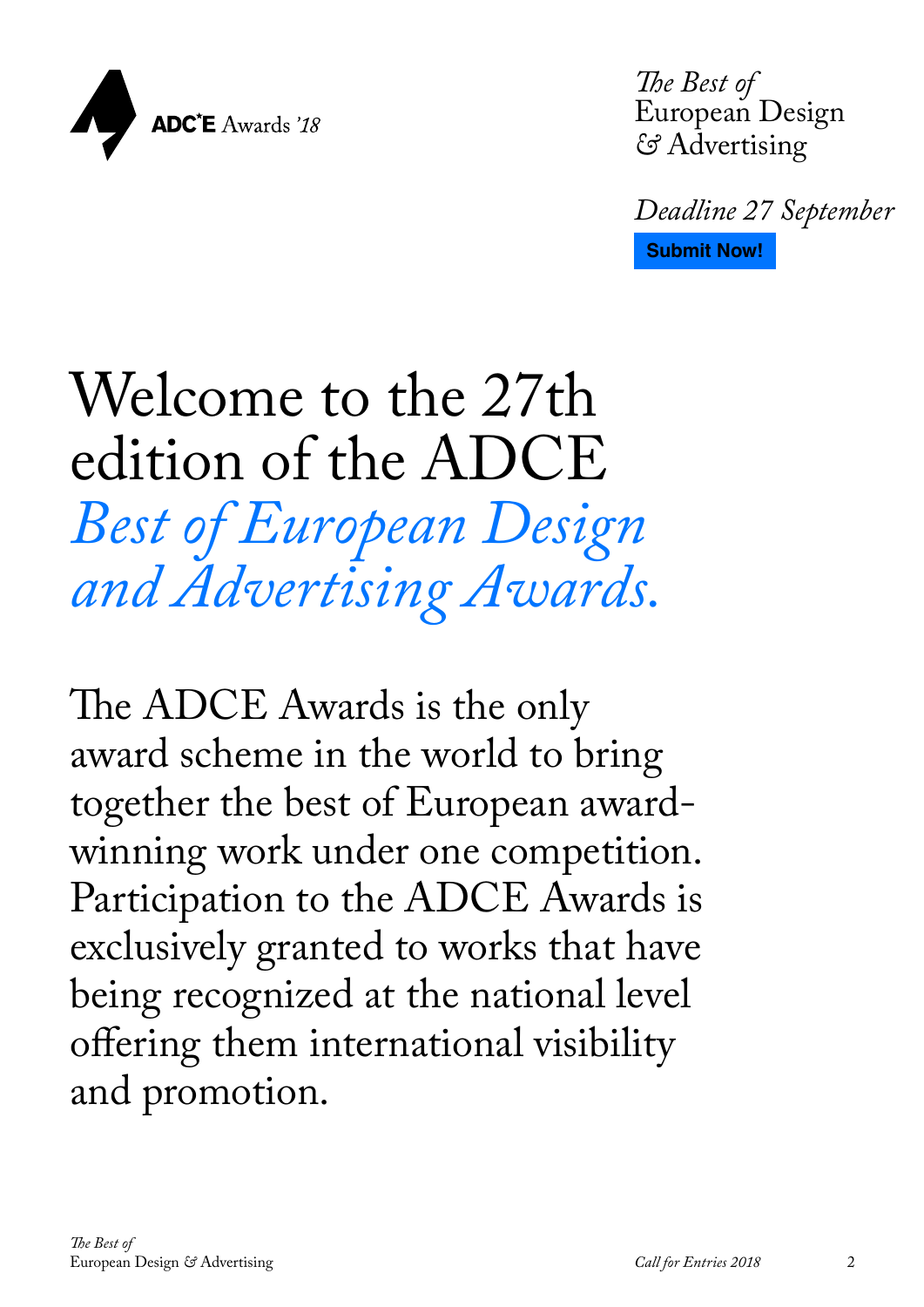

### Contents

| Eligibility          | 4  |
|----------------------|----|
| Categories           | 7  |
| Registration process | 8  |
| Formats and specs    | 9  |
| Fees                 | 13 |
| Payment              | 14 |
| Packing and shipping | 15 |
| Deadlines            | 16 |
| Return of entries    | 16 |
| Entrant information  | 17 |
|                      |    |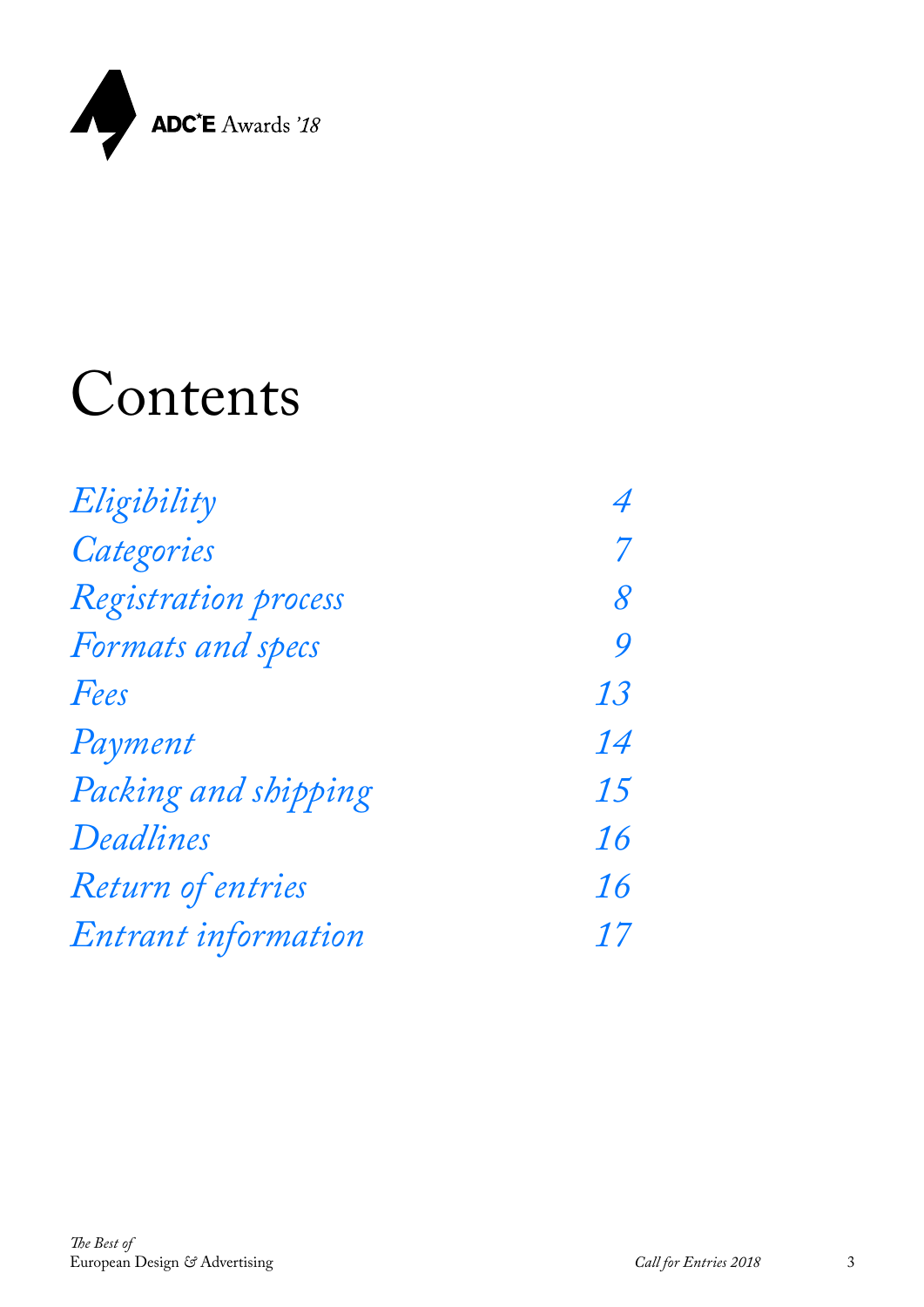<span id="page-3-0"></span>

*Eligibility*

### *ADCE Members*

Winners of ADCE affiliated national clubs responsible for their respective country's premier award competition are eligible to participate under the following advantageous conditions:

• Free entry for Gold Award winners from the national competitions.

• Reduced entry fee for locally awarded Silver, Bronze and Shortlist (for fees, see page 13).

### *ADCE member Competitions and Awards' Shows*

Local winners from the latest edition of the following national competitions are eligible to participate at the ADCE Awards.

| Austria               | CCA - Venus Awards                                          |  |
|-----------------------|-------------------------------------------------------------|--|
| Croatia               | Art Directors Club Croatia - ADC Awards                     |  |
| Cyprus                | Cyprus Creative Club - Pygmalion Awards                     |  |
| <b>Czech Republic</b> | ADC_Czech Republic - Creative Awards                        |  |
| Estonia               | ADC Estonia - ADC Disainiauhinnad                           |  |
| Kuldmuna              |                                                             |  |
| Finland               | Grafia - Vuoden Huiput                                      |  |
| Georgia               | ADC Georgia - AD Black Sea Festival (only Georgian winners) |  |
| Germany               | Art Directors Club Deutschland - ADC Wettbewerb             |  |
| <b>Iceland</b>        | FÍT - FÍT Keppnina                                          |  |

### *Note:*

- 1. All submitted entries will be verified for eligibility with local competition organizers.
- 2. Because some national member clubs now include international sections in their award's schemes, please note that: **work cannot be submitted when it has not been produced in the country where it has been awarded.**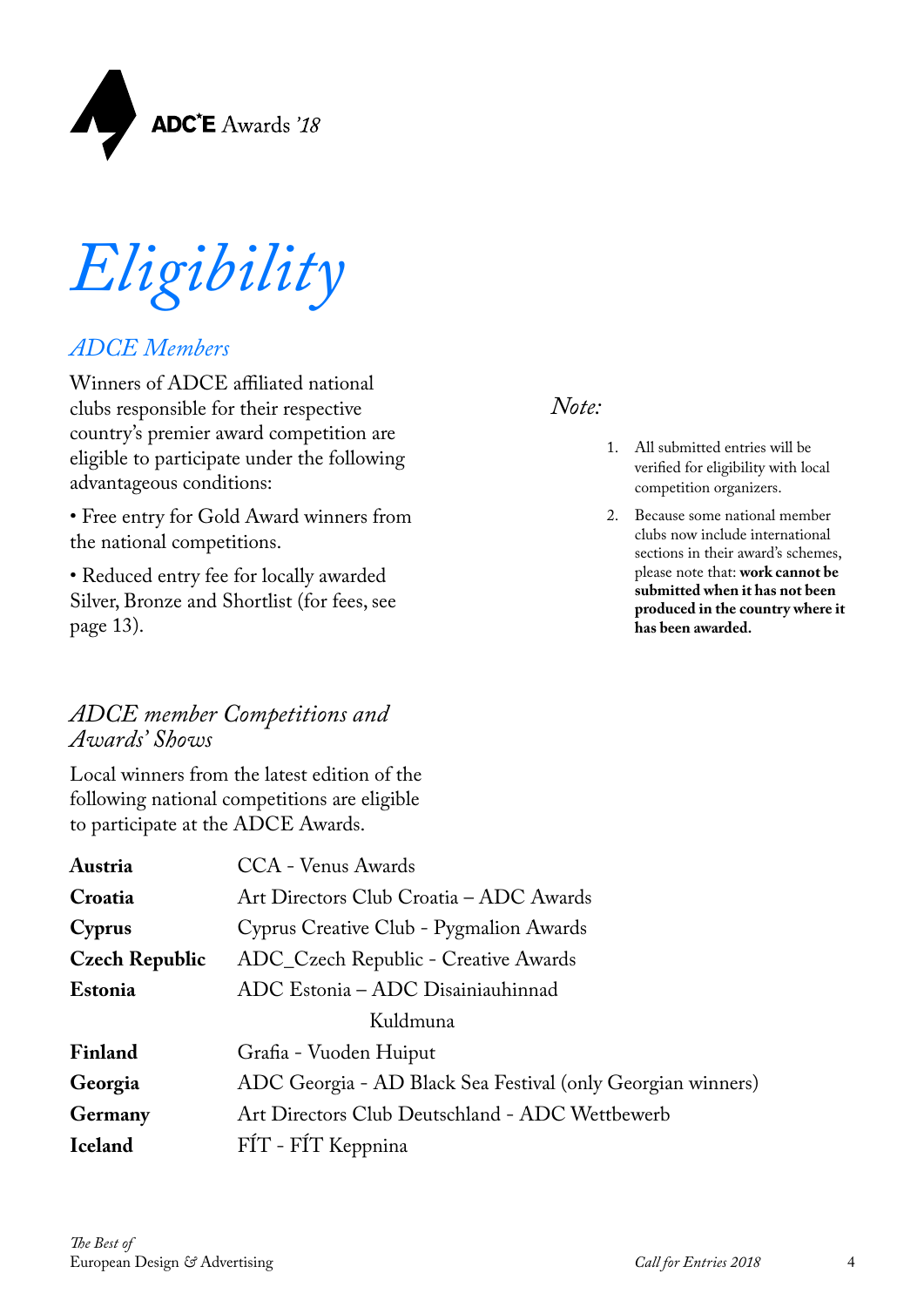

| Ireland               | Institute of Creative Advertising and Design - ICAD Awards |  |
|-----------------------|------------------------------------------------------------|--|
| <b>Italy</b>          | Art Directors Club Italiano - ADCI Awards                  |  |
| Latvia                | Latvian Art Directors Club - LADC Awards                   |  |
| Portugal              | Clube de Criativos de Portugal - Festival CCP              |  |
| Romania               | Art Directos Club Romania - Premille FIBRA                 |  |
| Russia                | Art Directors Club Russia - ADCR Awards                    |  |
| Slovakia              | Art Directors Club Slovakia - Zlatý Klinec                 |  |
| Slovenia              | ADC Slovenia - SOF                                         |  |
| Spain                 | ADG-FAD - Laus Awards                                      |  |
|                       | Club de Creativos - Premios c de c                         |  |
| Switzerland           | ADC Switzerland - ADC Awards                               |  |
| <b>United Kingdom</b> | D&AD - D&AD Awards (only UK winners)                       |  |
| <b>Ukraine</b>        | Art Directors Club Ukraine - ADC*UA Awards                 |  |
|                       |                                                            |  |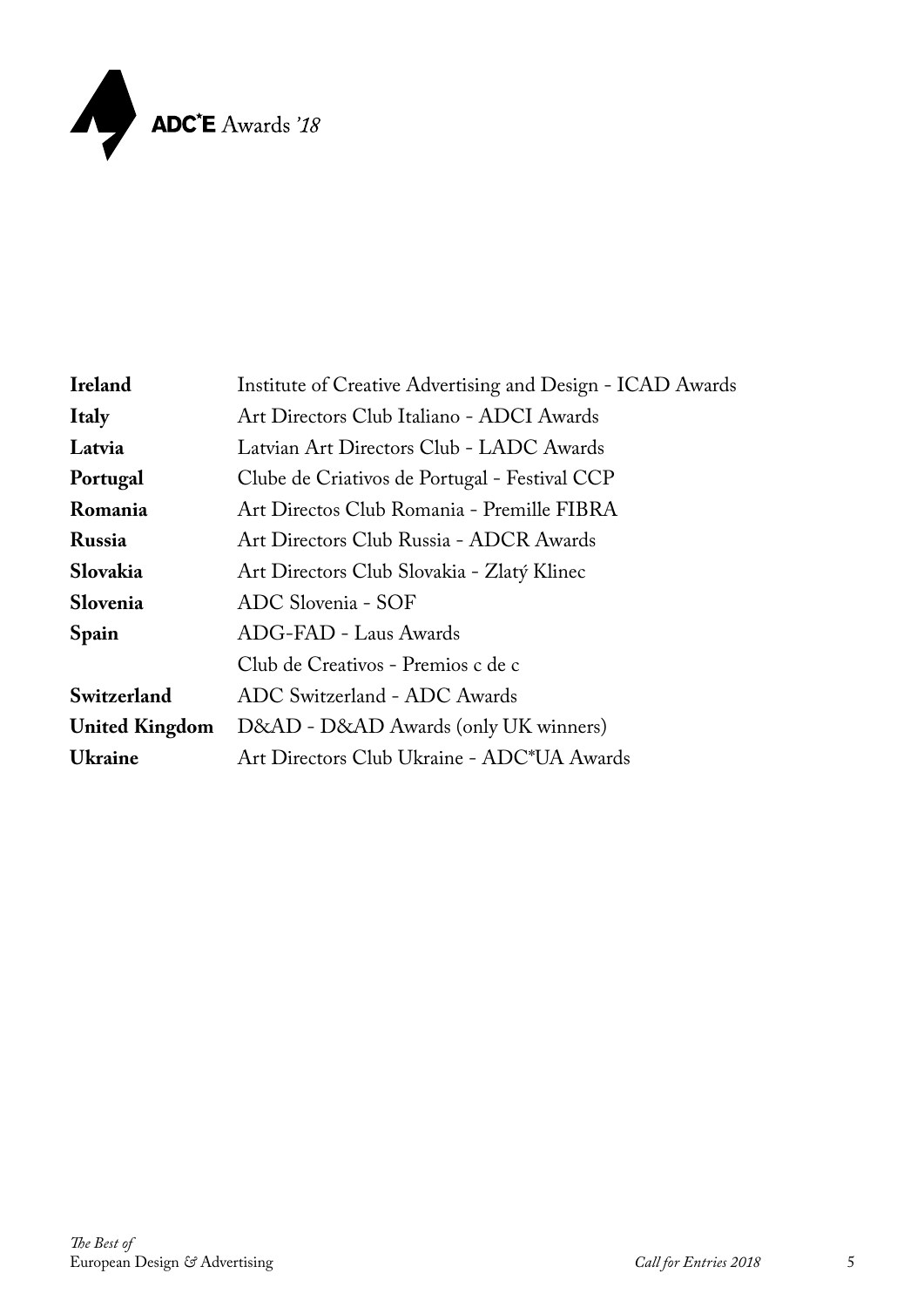

*Eligibility*

### *ADCE Non-Members*

The Art Directors Club of Europe welcomes the participation of winners from non-member European national associations responsible for the country's premier competitions.

National Gold, Silver, and Bronze, as well as shortlist, are eligible to participate at the ADCE Awards (for fees, see page 13).

### *Non-member Eligible Competitions and Awards' Shows*

Local winners from the latest edition of the following national competitions are eligible to participate at the ADCE Awards.

| Creative Belgium - CCB Awards        |
|--------------------------------------|
| <b>Creative Circle Awards</b>        |
| Le Club des DA Awards                |
| Cristal Awards (only French winners) |
| EVGE awards                          |
| Golden Blade Awards                  |
| Lithuania Design Forum Awards        |
| <b>ADCN</b> Awards (Lampen)          |
| Kreative Forum - Gullblyanten        |
| Konkurs KTR                          |
| Guldägget                            |
|                                      |

#### \*If your local competition is not listed above, please contact us to inquire about its eligibility.

### *Note:*

- 1. All submitted entries will be verified for eligibility with local competition organizers.
- 2. Because some national member clubs now include international sections in their award's schemes, please note that: **work cannot be submitted when it has not been produced in the country where it has been awarded.**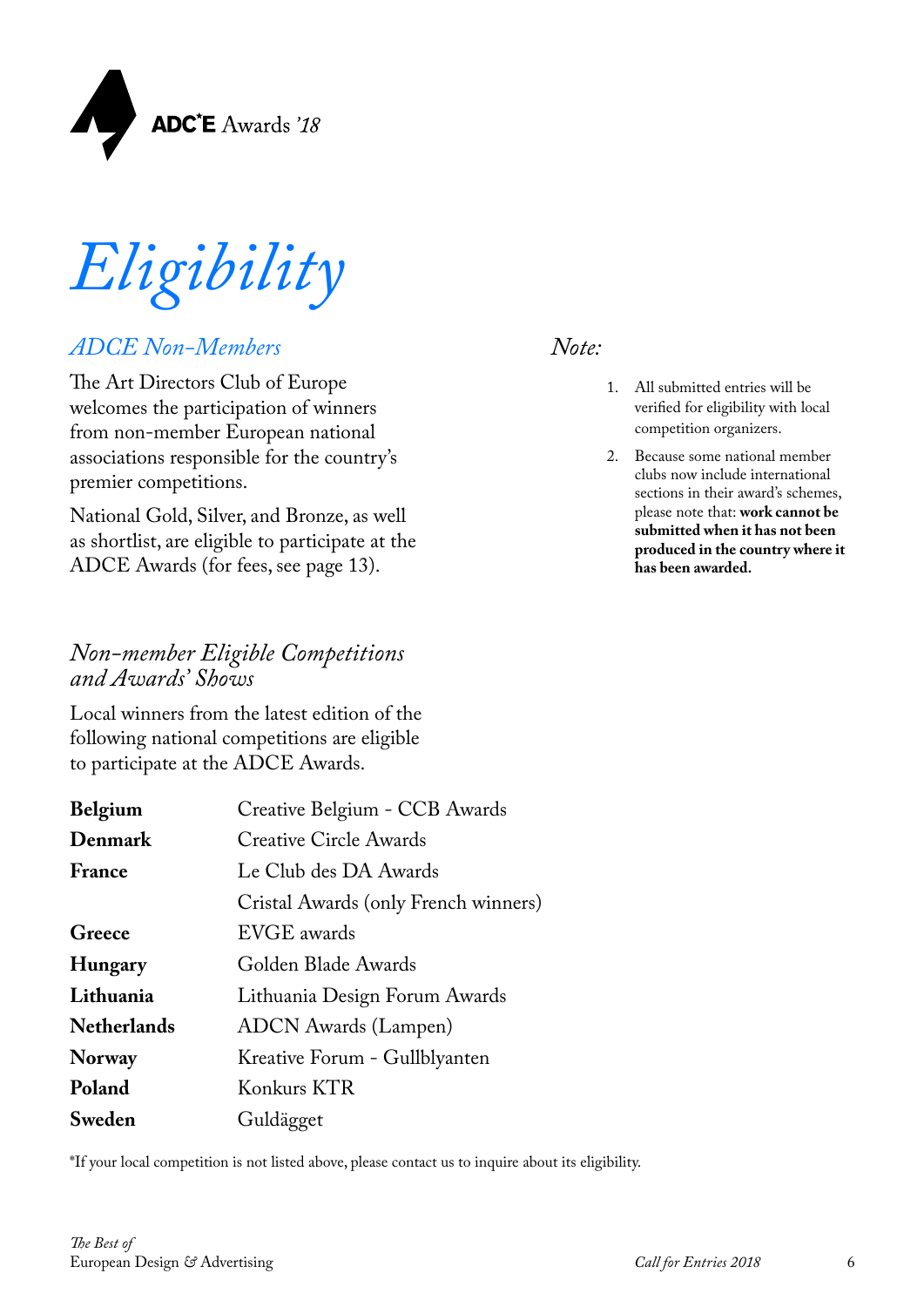<span id="page-6-0"></span>

*Categories*

### *1. Film & Radio*

- 1.1 TV/Cinema Commercials
- 1.2 Online/Viral Videos
- 1.3 Animated, VFX & 3D *Computer generated, innovation in film*
- 1.4 Radio Commercials
- 1.5 Sound Design *Soundlogos, Audio-CI*
- 1.6 Any Other

### *2. Print & Outdoor*

- 2.1 Poster Advertising
- 2.2 Digital Screens *Non-static outdoor advertising*
- 2.3 Newspaper Advertising
- 2.4 Magazine & Trade Advertising
- 2.5 Mailings *(one-to-one printed campaigns / mailings)*

### *3. Interactive & Mobile*

- 3.1 Websites
- 3.2 Rich Media *Online banners, interstitials and other rich media (pop-ups)*
- 3.3 Mobile Apps *utility, brand-led, non-profit*
- 3.4 Social Media Campaigns
- 3.5 UX/UI Design
- 3.6 Any Other

### *4. Graphic Design*

- 4.1 Graphic Communication *Poster, Promotional Item, Integrated Graphics, Data Visualization*
- 4.2 Editorial Design *Book, Magazine, Corporate Publication, Annual Reports*
- 4.3 Corporate Brand Identity *Corporate ID, Logos, Lettering*
- 4.4 Illustration and Photography
- 4.5 Packaging
- 4.6 Motion Graphics
- 4.7 Spatial / Experiential Design
- 4.8 Any other

### *5. Promotions & New Media*

- 5.1 Promotions *(Campaigns for promotion sales)*
- 5.2 Ambient Media *(Campaigns in public spaces)*
- 5.3 Live Stunts
- 5.4 New Use of Media
- 5.5 Events

### *6. Integration & Innovation*

- 6.1 Integrated Campaigns
- 6.2 Social Responsibility Campaigns *Brands*
- 6.3 Public Service & Charity Campaigns
- 6.4 Content Ideas
- 6.5 Best Use of Technology
- 6.6 Creative Strategy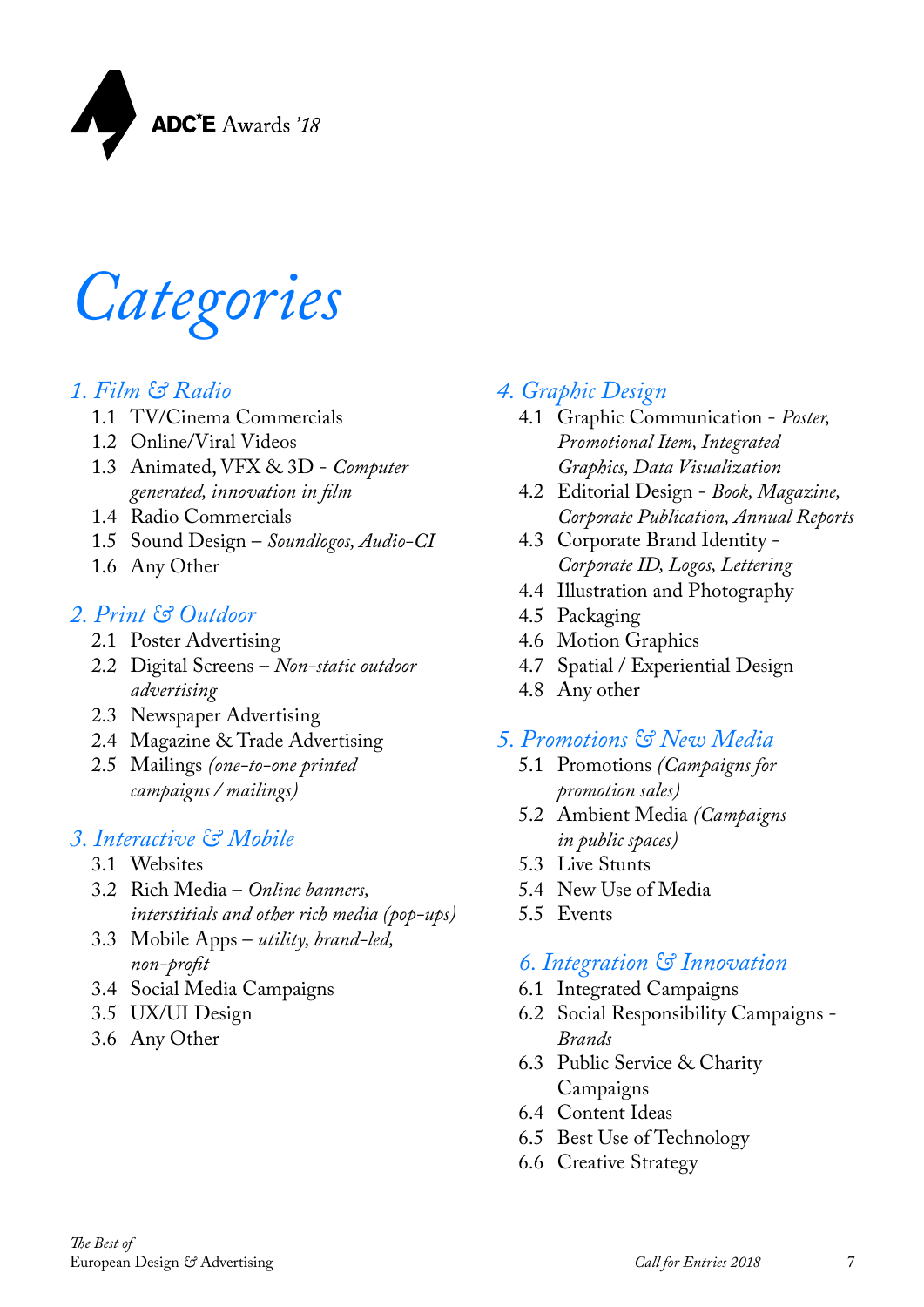<span id="page-7-0"></span>

## *Registration process*

Registration must be done online at: <http://adce.submit.to>

Each entry form will be assigned an **Entry ID number** (automatically generated by the system). You can fill in the online entry form and make any changes you consider necessary up to the final registration deadline on 27 September 2018.

After that day, no modifications will be allowed.

Works can only be entered once for each award received locally. The work must be entered in the category where it was locally awarded when possible. In cases where the ADCE categories do not match the local categories, the work should be entered in the closest fit possible.

**2** All necessary images, videos, or sound<br>files for the works submitted must be<br>uploaded to the on-line entry platform. **files for the works submitted must be uploaded to the on-line entry platform.**  Depending on the category (see Formats, pages 9-12), entries may only be required to upload digital material to the online entry platform, while in some cases (i.e. Design) printed samples of works will also be **required for Judging Day** and must be sent to Barcelona by post. These must be labeled with the corresponding **Entry ID number**, and accompanied by a printed copy of the entry form (look for the PRINT icon on the on-line platform).

S Works submitted for judging in more<br>than one category must be individually<br>entered in each category than one category must be individually entered in each category.

*Note:*

Entry forms and work descriptions must be clear and correctly spelled, as this information will be taken from the form and used for promotional purposes (annual, exhibition, etc.).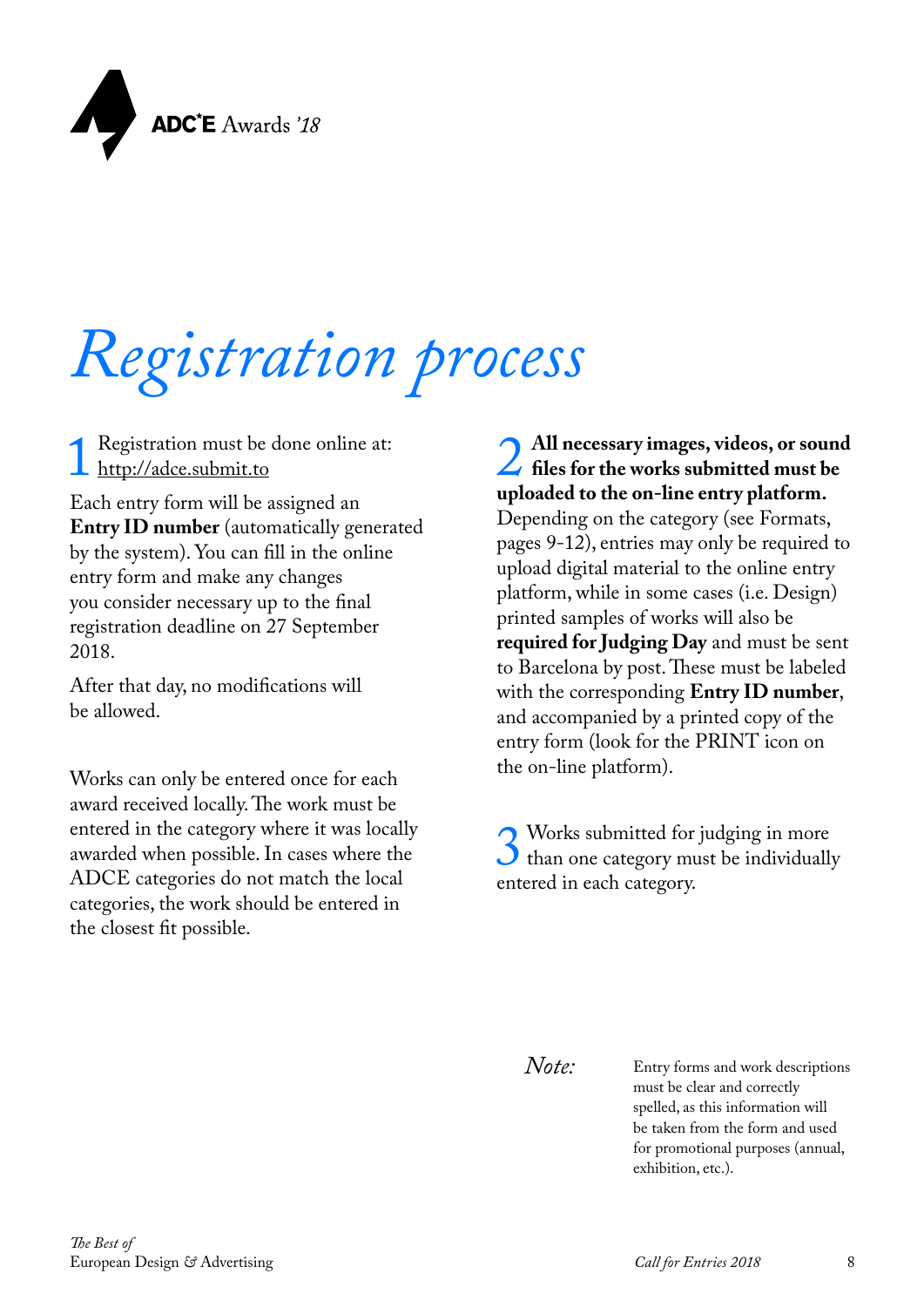<span id="page-8-0"></span>

### *Formats and specs*

**All necessary images, videos, or sound files for the works submitted must be uploaded to the on-line entry platform.** Moreover, in some cases works must also be sent to the ADCE office in printed format (printed sample) for judging.

### *Technical requirements for each format:*

### *Videos:*

**1920x1080 px** (codec H.264)

*Important:* 1st frame must not be black!

- maximum video length is 2,5 min.
- maximum file size is 500Mb
- English voice over or subtitles

### *Sound Videos:*

**1920x1080 px** (codec H.264) *Important*: text caption in English (Font Helvetica Bold 55, white on black, line space 60).

### *Images for Web & Print purposes:*

· **JPG 1920 x 1080 px** 72 dpi (RGB). Portrait or landscape.

*and*

· **JPG A4** (297 x 210 mm) 300 dpi (CMYK). Portrait or landscape.

### *3D and Printed Samples:*

- · 3D Real size samples
- 2D printed samples should be mounted on an A2 or A3 rigid board
	- Descriptions of each piece must be included in the online entry form. They will be used for judging and also for publication. Please ensure the descriptions are written in correct English and contain no spelling or typographical errors. *Note:*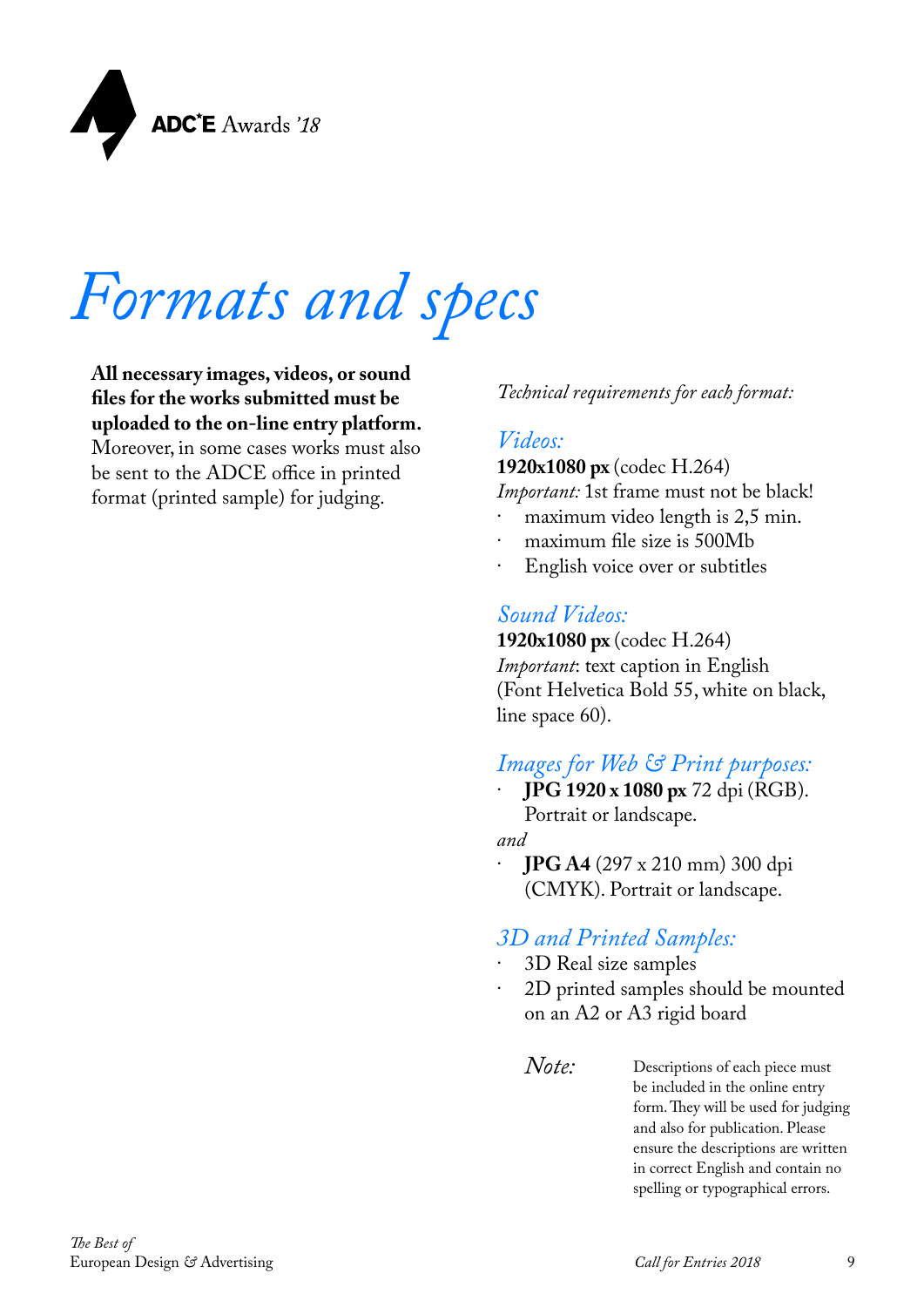

### *Formats by category*

| <b>CATEGORY</b>                                       |                                                                                | Upload files to the on-line entry<br>platform: http://adce.submit.to |
|-------------------------------------------------------|--------------------------------------------------------------------------------|----------------------------------------------------------------------|
| 1<br>FILM &<br><b>RADIO</b>                           | 1.1 TV/Cinema Commercials<br>1.2 Online/Viral Videos<br>1.3 Animated, VFX & 3D | - Video<br>- <b>Images:</b> Upload 3 to 6 images                     |
|                                                       | 1.4 Radio Commercials<br>1.5 Sound Design                                      | - Sound video                                                        |
|                                                       | 1.6 Any Other                                                                  | - Video<br>- Images: Upload 3 to 6 images                            |
| $\overline{2}$<br><b>PRINT</b> &<br><b>OUTDOOR</b>    | 2.1 Poster Advertising                                                         | - <b>Images:</b> Upload 3 to 6 images                                |
|                                                       | 2.2 Digital Screens - Non-static<br>outdoor advertising                        | - Video                                                              |
|                                                       | 2.3 Newspaper Advertising<br>2.4 Magazine & Trade<br>Advertising               | - <b>Images:</b> Upload 3 to 6 images                                |
|                                                       | 2.5 Mailings                                                                   | - 3D Sample<br>- Video (optional)<br>- Images: Upload 3 to 6 images  |
| 3<br><i><b>INTERACTIVE</b></i><br><b>&amp; MOBILE</b> | 3.1. Websites<br>3.2 Rich Media                                                | - URL<br>- Video<br>- <b>Images:</b> Upload 3 to 6 images            |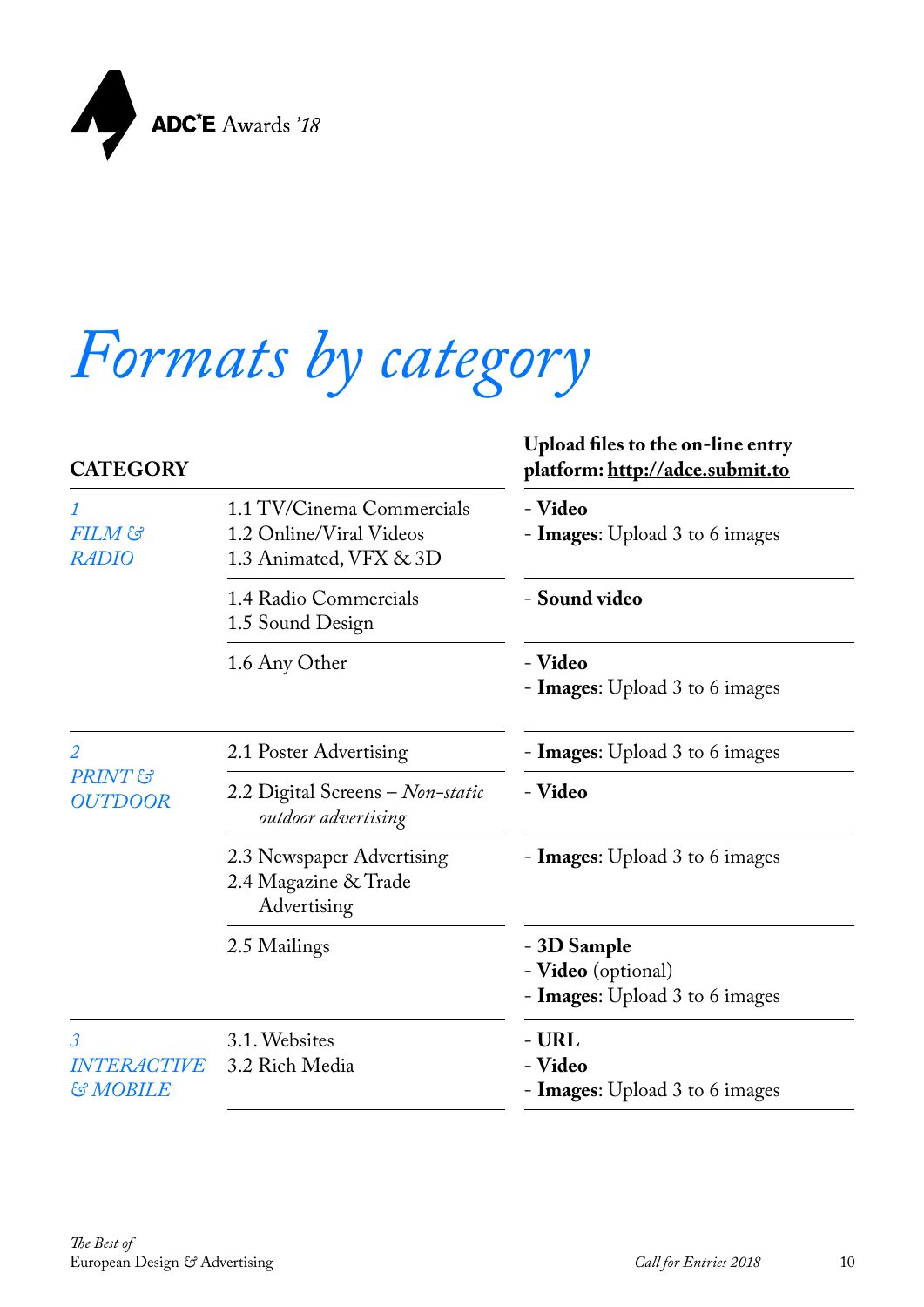

| <b>CATEGORY</b>                                           |                                                                                                                                                                                                             | Upload files to the on-line entry<br>platform: http://adce.submit.to                               |
|-----------------------------------------------------------|-------------------------------------------------------------------------------------------------------------------------------------------------------------------------------------------------------------|----------------------------------------------------------------------------------------------------|
|                                                           | 3.3. Mobile Applications<br>3.4 Social Media Campaigns                                                                                                                                                      | - Video<br>- <b>Images:</b> Upload 3 to 6 images                                                   |
|                                                           | 3.5 UX/UI Design                                                                                                                                                                                            | - Video<br>- <b>Images:</b> Upload 3 to 6 images<br>- <b>URL</b> (optional)                        |
|                                                           | 3.6 Any Other                                                                                                                                                                                               | - Video<br>- Images: Upload 3 to 6 images<br>- <b>URL</b> (optional)                               |
| 4<br><b>GRAPHIC</b><br><b>DESIGN</b>                      | 4.1 Graphic Communication<br>4.2 Editorial Design<br>4.3 Corporate Brand Identity<br>4.4. Illustration & Photography<br>4.5. Packaging                                                                      | - Printed Samples (sent to ADCE<br>office for judging)<br>- Images: Upload 3 to 6 images           |
|                                                           | 4.6. Motion Graphics<br>4.7 Spatial / Experiential Design<br>4.8. Any Other                                                                                                                                 | - Video<br>- <b>Images:</b> Upload 3 to 6 images                                                   |
| 5<br>PROMOTIONS,<br><b>NEW MEDIA</b>                      | 5.1 Promotions<br>5.2 Ambient Media<br>5.3 Live Stunts<br>5.4 New Use of Media<br>5.5 Events                                                                                                                | - Video<br>and<br>- Images: Upload 3 to 6 images<br>- Printed samples or 3D material<br>(optional) |
| 6<br><i><b>INTEGRATION</b></i><br>හි<br><b>INNOVATION</b> | 6.1 Integrated Campaigns<br>6.2 Social Responsibility<br>Campaigns - Brands<br>6.3 Public Service & Charity<br>Campaigns<br>6.4 Content Ideas<br>6.5 Best Use of Technology<br><b>6.6 Creative Strategy</b> | - Video<br>- Images: Upload 3 to 6 images<br>- Printed samples or 3D material<br>(optional)        |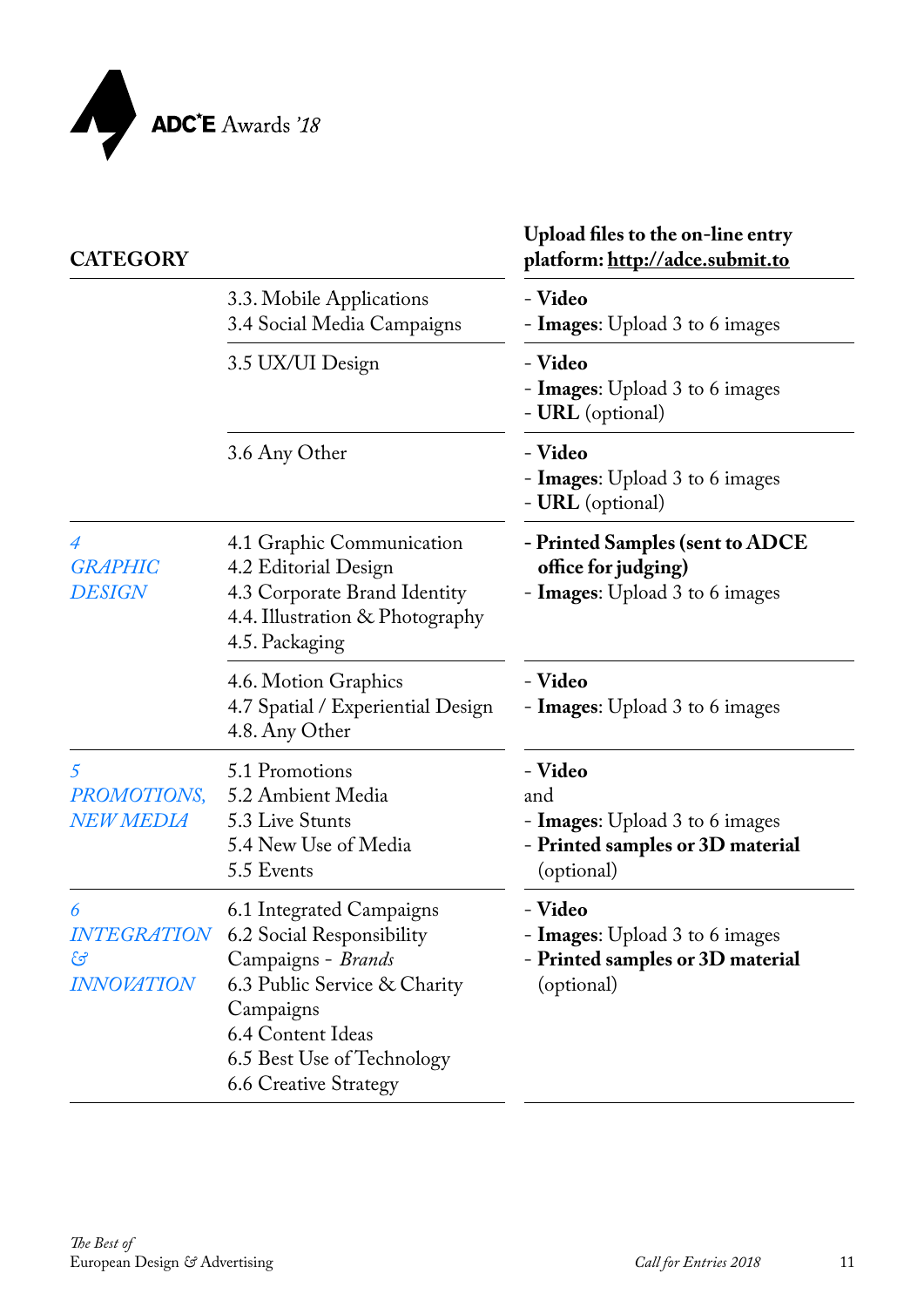

#### **CATEGORY Upload files to the on-line entry platform:<http://adce.submit.to>** *7&8 STUDENT & YOUNG CREATIVE* 7.1 European Student - Design - Printed samples or 3D material - **Images**: Upload 3 to 6 images - **Video** (optional) 7.2 European Student - Creative Ideas - **Video** - **Images**: Upload 3 to 6 images 8.1 Young European Creative - Design - **Printed samples or 3D material** - **Images**: Upload 3 to 6 images - **Video** (optional) 8.2 Young European Creative - Creative Ideas - **Video** - **Images**: Upload 3 to 6 images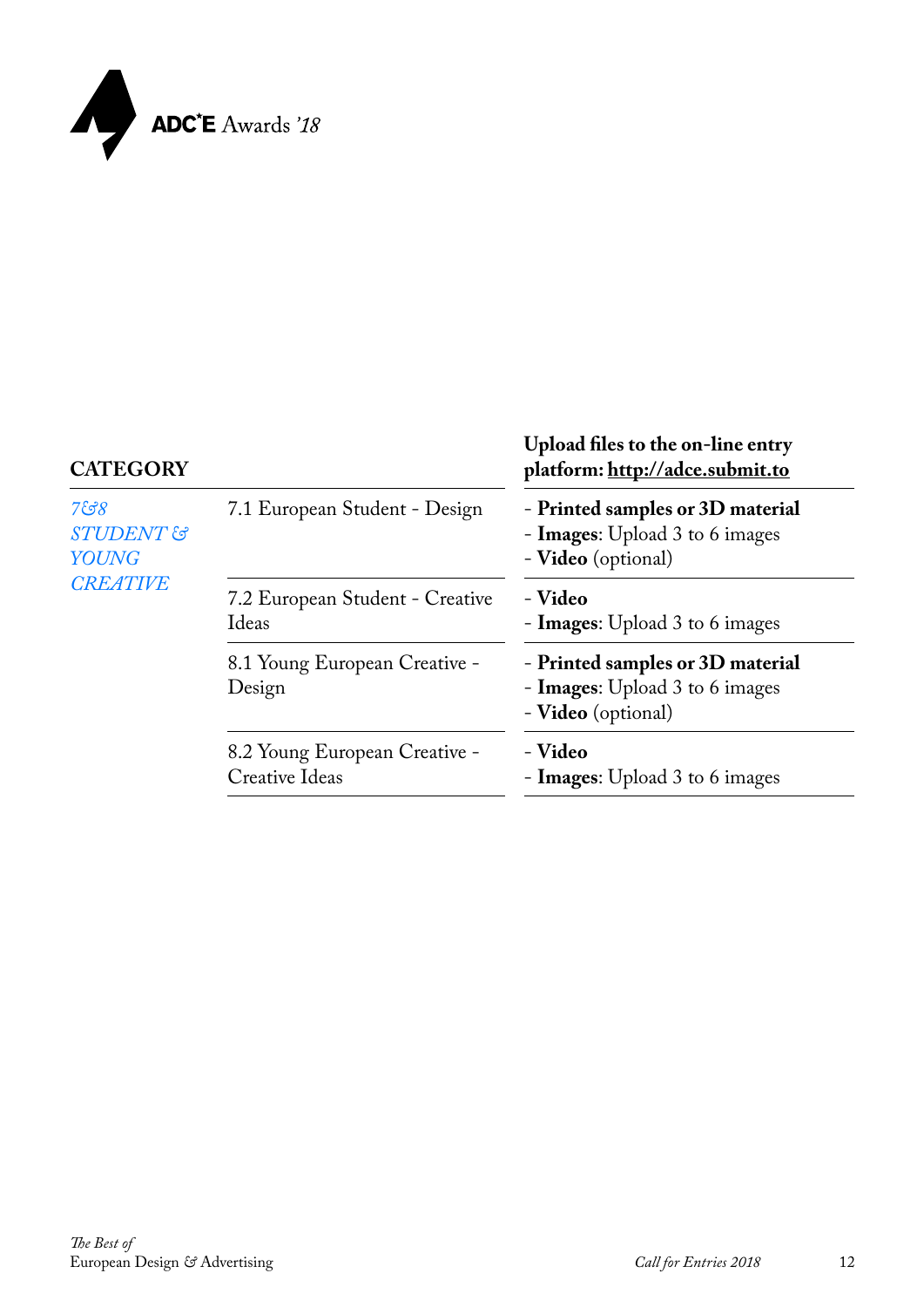<span id="page-12-0"></span>

*Fees*

*ADCE members:* Winning works from ADCE affiliated national competitions (see list, page 4-5).

| Gold:                              | Free entry $(0)$       |
|------------------------------------|------------------------|
| <b>Silver:</b>                     | $120 \text{E}$ / entry |
| Bronze and Shortlist: 190€ / entry |                        |

\* +21% VAT is applicable to entries from Spain.

*ADCE non-members:*

Winning works from other National competitions outside of the ADCE Network (see list, page 6).

**Gold, Silver, Bronze and Shortlist**: 290€ / entry

\* +21% VAT where applicable

These fees apply to all registrations submitted by **27 September 2018.**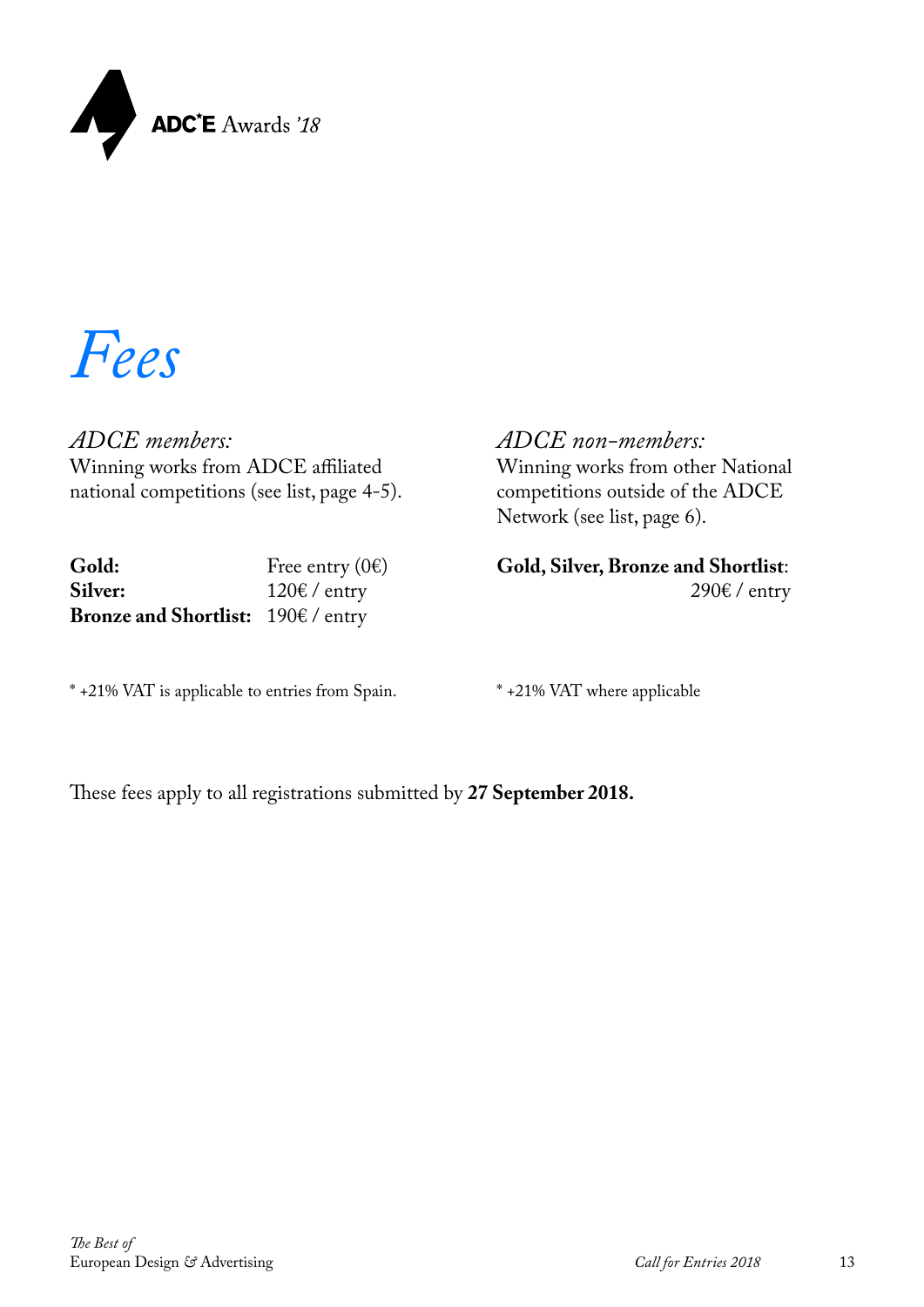<span id="page-13-0"></span>

*Payment*

### *Online payment*

As a new feature this year, fees can be paid directly online on the registration platform.

### *Bank Transfer*

Payments can also be made to the following bank account:

*Caixabank* Passeig Sant Gervasi, 52 08022 Barcelona / SPAIN *IBAN number :* ES60 2100 3084 8322 0038 4200 *SWIFT CODE:* CAIXESBBXXX *VAT:* ESG63983621

If you require any assistance with the *Note:* payment process, please contact awards@adceurope.org

Failure to make payment will automatically exclude works from the judging session.

In your transfer information, please **indicate the Entry ID number and country** corresponding to the work you are submitting and paying for. If you are paying for more than one entry with the same transfer, please indicate all the Entry ID numbers.

In addition, you must **upload your proof of payment**, with the corresponding Entry ID number(s), to the online registration platform.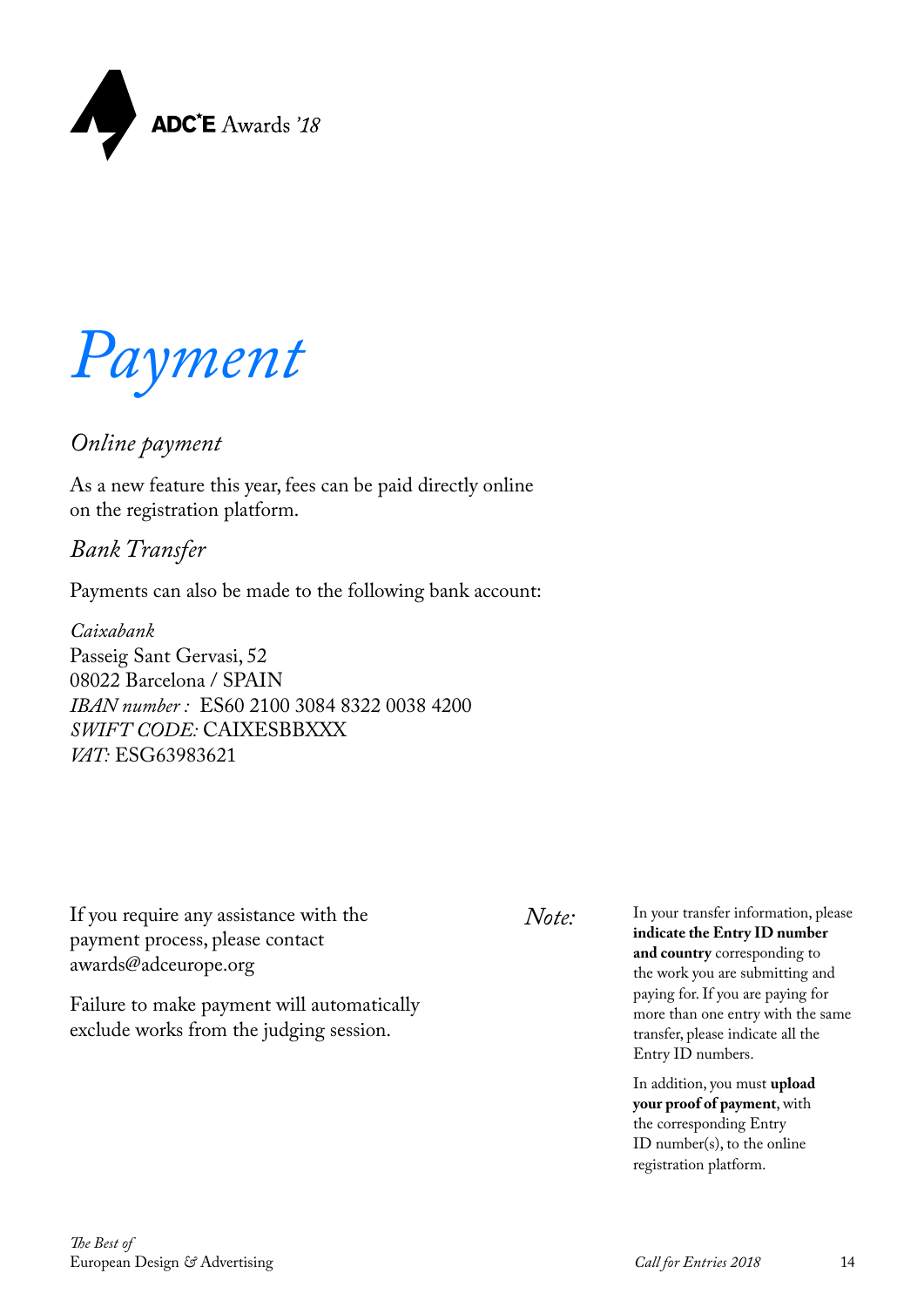<span id="page-14-0"></span>

# *Packing and shipping*

### *For 3D and printed samples:*

Each entry must be sent with an attached entry form, printed from the on-line entry platform (look for the PRINT icon on the on-line platform), including the Entry ID number, full address and contact person. Entry forms should be attached with drafting tape (**do not glue or mount**) to clearly identify the work.

- Pack the entries by category.
- For campaigns, number each item in the preferred viewing sequence (1 of 3, 2 of 3, etc.)

*Pack and send the parcel to:* 

### **ADCE Awards**

attention: Maytee Rodríguez Disseny Hub Barcelona c/ Badajoz 175 08018 Barcelona SPAIN

*Write the following on the outside of the package:* "INTERNATIONAL EXHIBITION / CONTEST MATERIAL / NO COMMERCIAL VALUE"

*Delivery Hours: Mon-Friday: 8:00 – 18:00*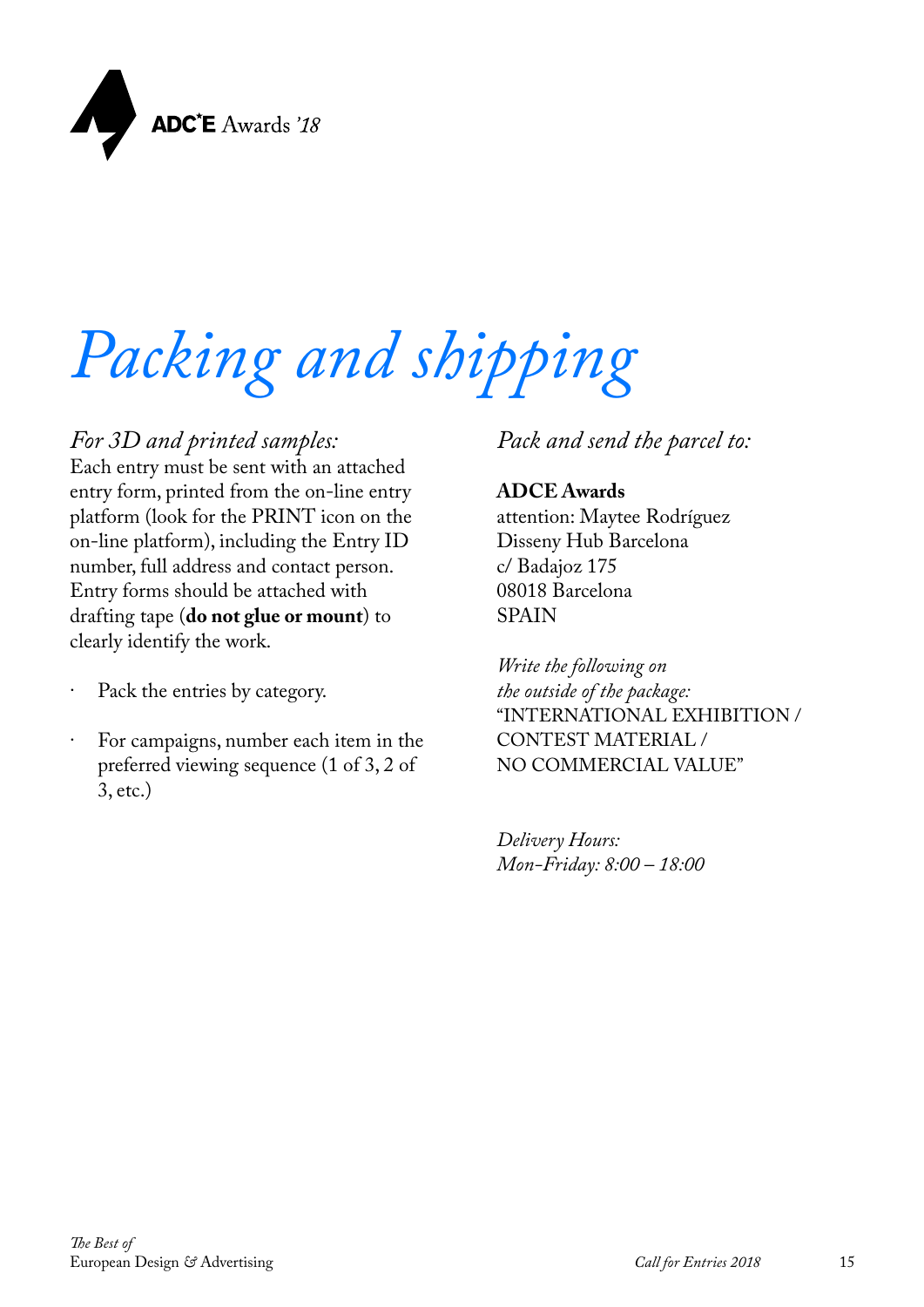

*Deadline*

### **Official Closing Date: 27 September 2018**

All physical material sent for the ADCE Awards 2018 must be received at the Barcelona office by Thursday, **4 October 2018**, before 18:00.

If you encounter problems with this date, please contact us at awards@adceurope.org.

*Return of entries* 

#### *(Only for ADCE country members)*

Unless the work is requested for return, all entries will be offered to clubs for exhibition purposes. ADCE is a non-profit organization dedicated to fostering and rewarding creative excellence in European Design & Advertising, therefore any return of entries will be sent by international courier at the entrant's expense.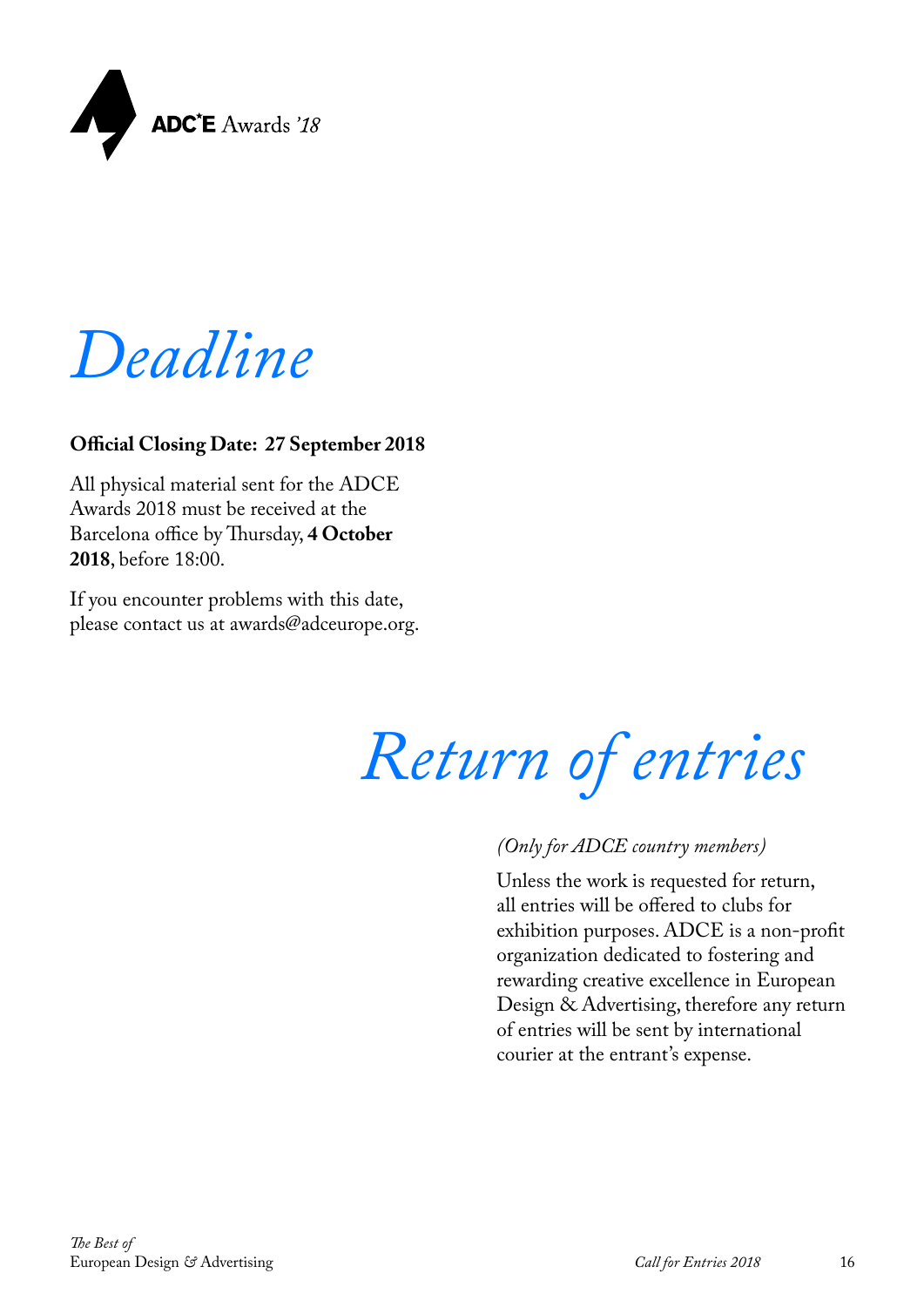<span id="page-16-0"></span>

*Entrant information*

Should you have any queries regarding entry details please contact:

**Maytee Rodríguez** Project Manager Art Directors Club of Europe

Telephone: +34 932 566 765 / 932 566 766 Email: [awards@adceurope.org](mailto:awards%40adceurope.org?subject=) Website: [www.adceurope.org](http://www.adceurope.org)